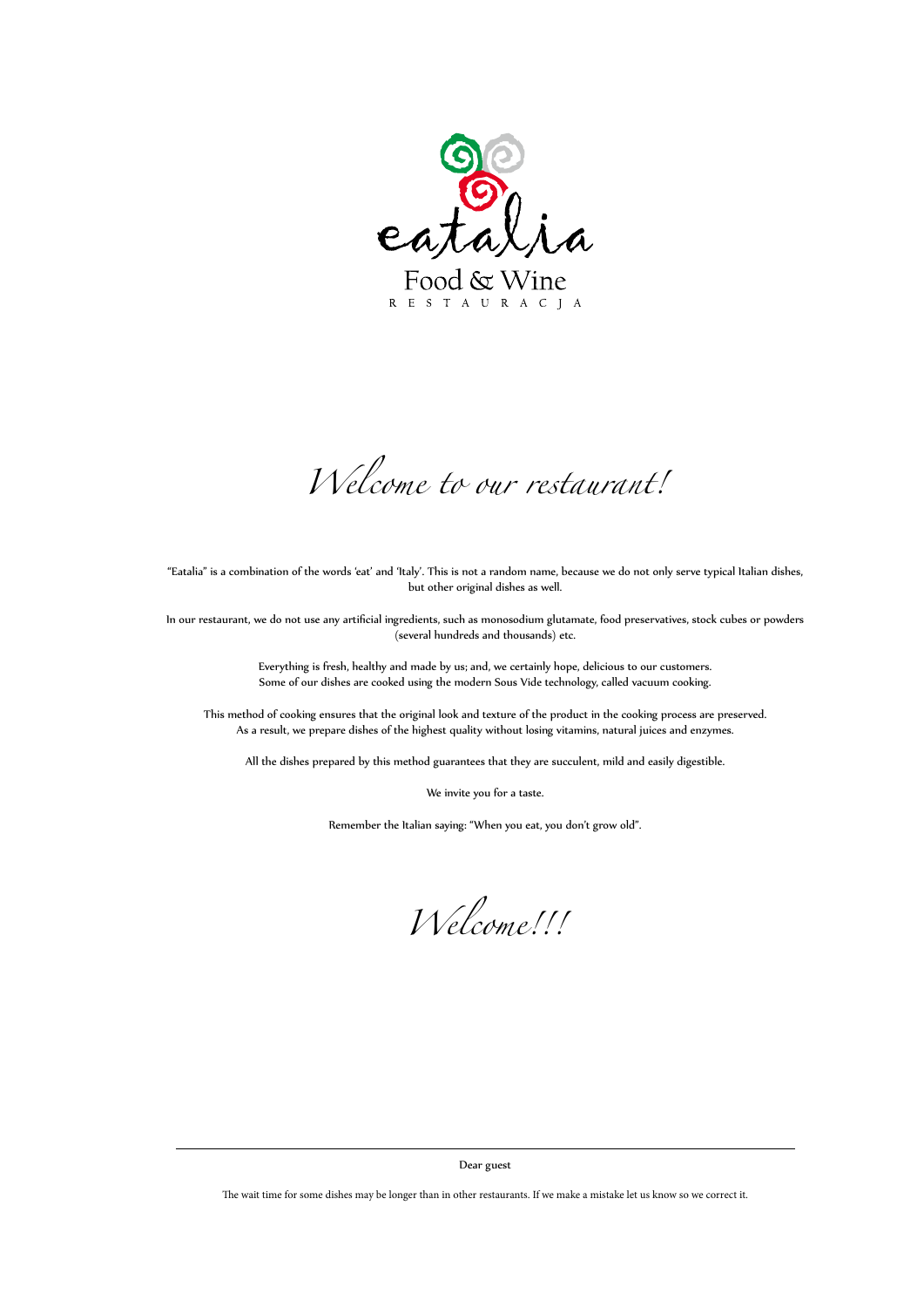## *Starters* served with homemade bread

| Goat cheese / mix salad / baked goat cheese / dried cranberry / cashew nuts / pickled pepper /                   | Pinot Grigio $\equiv$ |
|------------------------------------------------------------------------------------------------------------------|-----------------------|
|                                                                                                                  |                       |
| Caesar salad / romaine lettuce /fried chicken / caesar sauce / croutons / parmesan / pickled onion / bacon chips | Malvasia              |
|                                                                                                                  |                       |
|                                                                                                                  |                       |

*Salads* served with homemade bread

*Soups*

*Main Courses*

Pumpkin dumplings / seasonal vegetables / onion / garlic / cream sauce ................................................................................................... 33 zł Eco fried trout fillet / blanched seasonal vegetables / mashed sweet potatoes /chili /ginger ............................................................... 42 zł

*Vegetarian maincourses / Fish*

|                                                                                                              | Teroldego |
|--------------------------------------------------------------------------------------------------------------|-----------|
| Duck - confited thigh / parsley dumplings / red cabbage and dried fruits / mousse of apple and horseradish / | Teroldego |
|                                                                                                              |           |
| Beef sirloin steak / hasselback potato / baked topinambur / hasse seasonal vegetables / oyster mushroom /    | Primitivo |
|                                                                                                              |           |
|                                                                                                              |           |
| Guinea fowl breast fried on thyme butter / pumpkin dumplings / blanched kale / confited pumpkin /            | Primitivo |
|                                                                                                              |           |

RESERVATIONS OVER 10 PERSONS ARE CHARGES WITH 10% SERVICE FEE.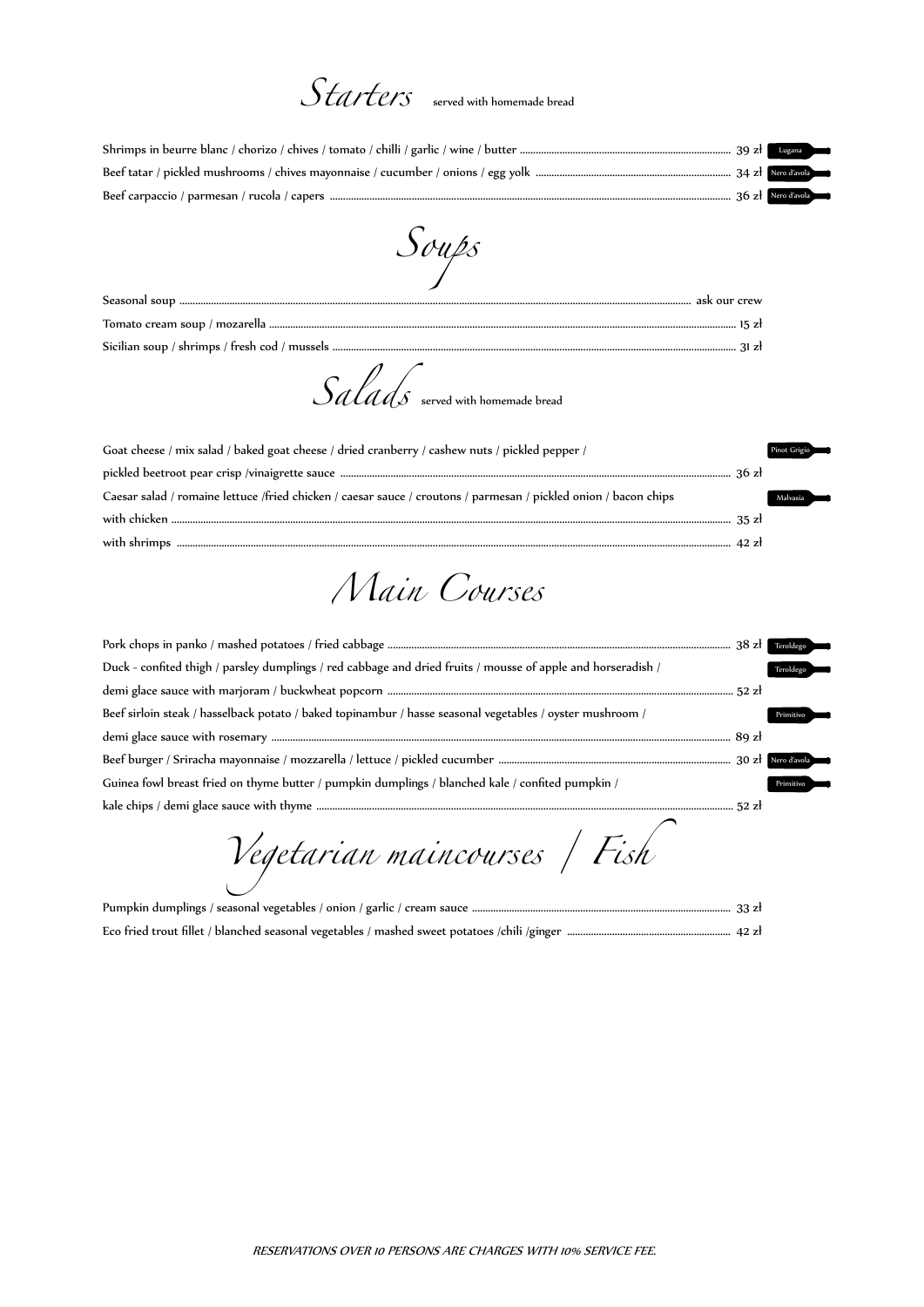*Dishes for children*

RESERVATIONS OVER 10 PERSONS ARE CHARGES WITH 10% SERVICE FEE.

*Pasta*

|  |  | $28z1$ Teroldego |  |
|--|--|------------------|--|

*Additives*

Steak chips / with sriracha mayonnaise or ketchup ............................................................................................................................................. 10 zł Sweet potato chips / with sriracha mayonnaise or ketchup .............................................................................................................................. 10 zł

*Chips*

*Pizza*

| // PICANTE SORRENTINO / mozzarella / tomato sauce / salame Sorrentino / black olives / pepperoncino peppers  33 zł  |
|---------------------------------------------------------------------------------------------------------------------|
|                                                                                                                     |
| PROSCIUTTO E RUCOLA / mozzarella / tomato sauce / cherry tomatoes / Prosciutto Crudo / rucola / Grana Padano  36 zł |
|                                                                                                                     |

*Desserts*